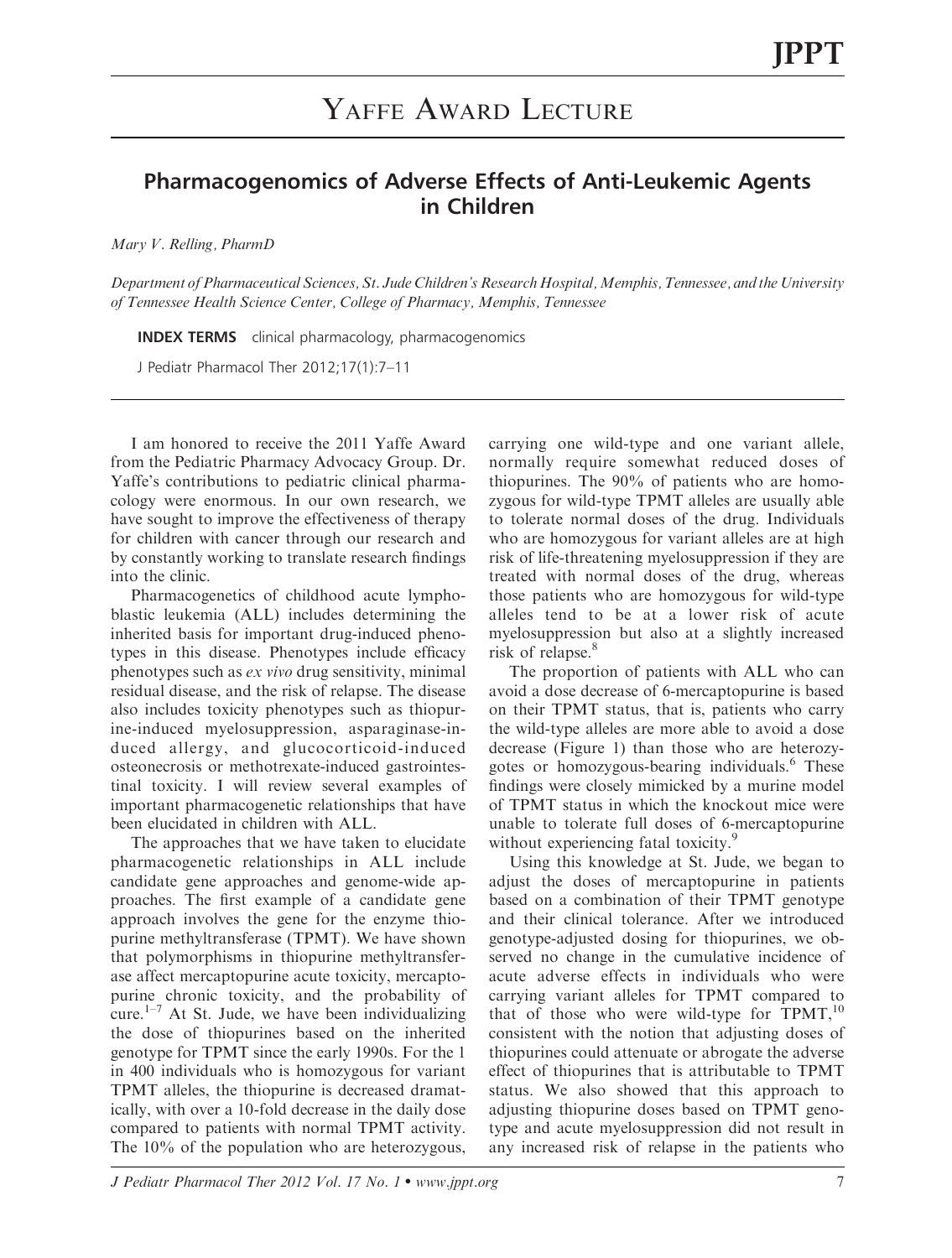

Figure 1. The proportion of patients with ALL avoiding a dose decrease of 6-mercaptopurine. ALL, acute lymphoblastic leukemia. Solid line represents patients who are wild-type for thiopurine methyltransferase (TPMT); dashed line represents those who are heterozygous for TPMT; dashed and dotted line represents those few patients who are homozygous deficient for TPMT.

were heterozygous for TPMT gene status.<sup>11</sup> This led us to be advocates for assessing TPMT status as part of therapeutic drug monitoring for thiopurines.

Ultimately, the work performed at St. Jude and around the world indicating that thiopurine doses would be better tolerated without compromising desired efficacy has led to the development of therapeutic guidelines for adjusting thiopurine dosages based on TPMT status.<sup>12</sup> These Clinical Pharmacogenetic Implementation Consortium guidelines now exist not only for thiopurines and TPMT but also for warfarin,<sup>13</sup> codeine and cytochrome P450 (CYP)  $2D6$ ,<sup>14</sup> and clopidogrel and CYP2C19.<sup>15</sup>

One of the dose-limiting adverse effects of ALL therapy is glucocorticoid-induced osteonecrosis.<sup>16</sup> We observed substantial interpatient variability in dexamethasone pharmacokinetics among children with ALL, such that systemic exposure was approximately twofold higher in teenagers than in toddlers, based on the lower clearance observed in adolescents.<sup>17</sup> This is consistent with a higher frequency of osteonecrosis in teenagers than in younger children with ALL.

In a prospective study in which we characterized dexamethasone pharmacokinetic clinical risk factors and genetic risk factors for osteonecrosis, we observed that the plasma area under the curve for dexamethasone was related to the risk of osteonecrosis (Figure 2) with a higher grade of osteonecrosis related to a higher area under the concentration time curve (AUC) for dexamethasone.<sup>18</sup> We have also observed the tendency for a



Figure 2. Higher dexamethasone plasma AUC was associated with higher grades of osteonecrosis.<sup>18</sup> The sum of dexamethasone AUC (area under the concentration time curve) is the sum of measures of AUC taken at week 7 and week 8 of reinduction therapy (w7 and w8)

higher frequency of osteonecrosis in those patients who are exposed to higher levels of asparaginase. This was recapitulated in a murine model (Figure 3) for dexamethasone-induced necrosis in which the frequency of osteonecrosis was higher in mice treated with a combination of dexamethasone plus asparaginase than it was in those treated with dexamethasone alone.<sup>19</sup>

In St. Jude Protocol Total XV, we comprehensively analyzed risk factors for osteonecrosis.<sup>18</sup> We found that both age  $>10$  years and treatment on the standard high-risk rather than the low-risk arm of the treatment protocol were associated with osteonecrosis, whereas race and gender were not. There was also a tendency for those with osteonecrosis to have lower serum albumin and higher serum cholesterol as well as higher dexamethasone plasma AUC. In this context, after performing a genomewide association analysis, we observed a significant association between single nucleotide polymorphisms (SNP) in the acid phosphatase 1 (ACP1) locus and the risk of osteonecrosis in these patients.

One of the agents most commonly used to treat childhood ALL is methotrexate.<sup>20</sup> We and others have shown that the risk of relapse is greatest in patients who have high clearance of high-dose methotrexate; $^{21}$  in other words, those who have low plasma concentrations of methotrexate are at a higher risk of relapse. Variation in the plasma concentration of methotrexate may be due to intraindividual variations in methotrexate clearance. Methotrexate clearance varies substantially among patients who have apparently normal renal function, such that even patients receiving exactly the same dose could easily vary fourfold in their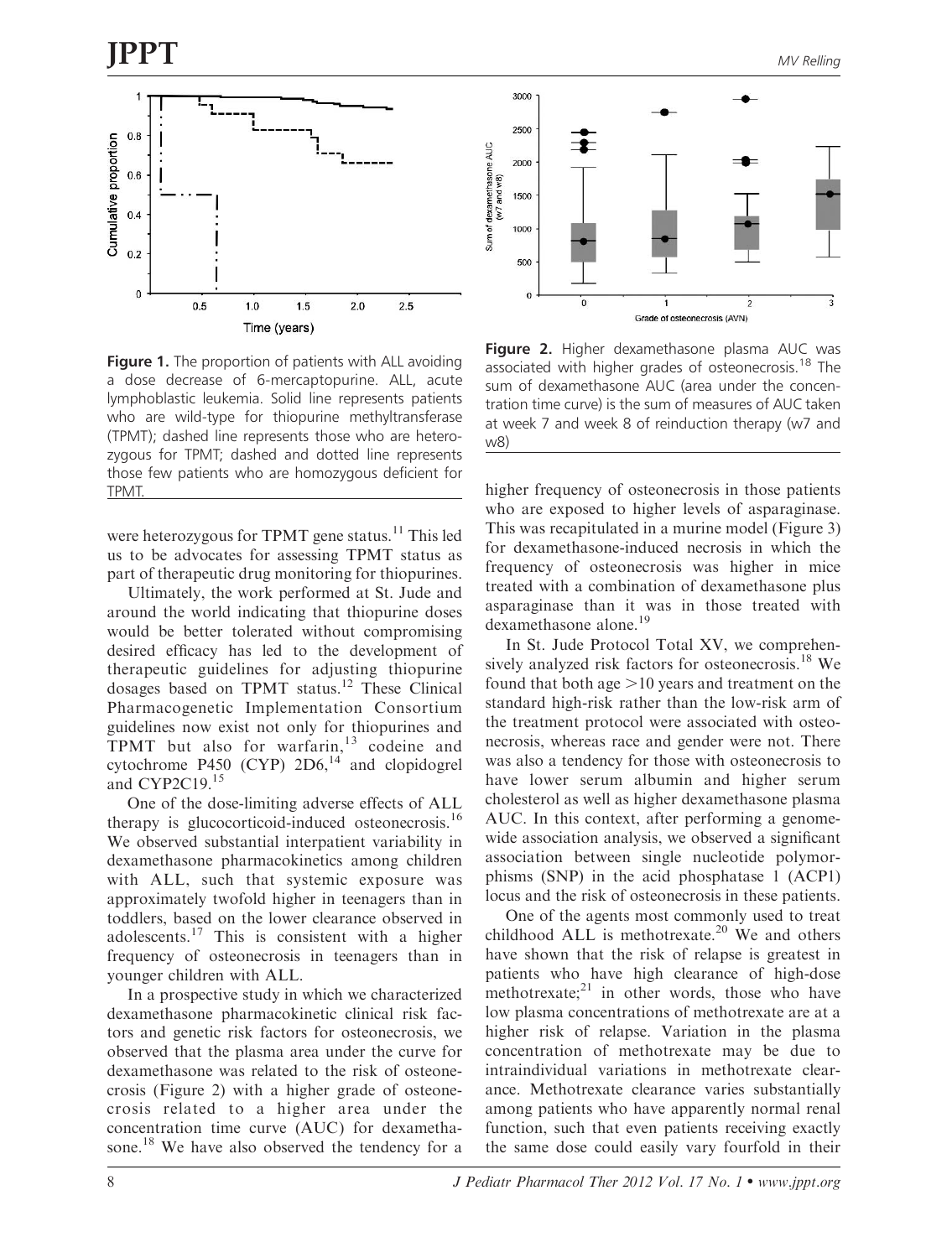

Figure 3. Asparaginase increases frequency and hastens onset of dexamethasone osteonecrosis in a<br>murine model.<sup>19</sup>

systemic exposure or plasma AUC to methotrexate (Figure 4).

Because exposure to methotrexate has been related not only to relapse but also to acute toxicity,  $2^{2-24}$  we performed a genome-wide analysis to identify genetic variations associated with methotrexate clearance variability. We observed that there were several SNPs in a single gene, called SLC01B1, that were associated with variation in methotrexate clearance.<sup>25</sup> This variation in methotrexate clearance was also related to variation in the risk of gastrointestinal toxicity.

We went on to sequence the *SLC01B1* gene in a cohort of 699 children with leukemia to determine what the relative importance of rare versus common SLC01B1 variants are to interindividual variability in clearance of methotrexate.<sup>26</sup> We found 69 single nucleotide polymorphisms that had not been interrogated on the genome-wide array. Approximately two-thirds of them had never been previously described, and several of them were nonsynonymous. We applied in silico functional algorithms to predict which of these polymorphisms were damaging versus which were tolerated, and we observed that, although there was not any statistically significant overrepresentation of any nonsynonymous SNPs among patients with low medium versus high clearance, we did observe that there was an overrepresentation of damaging nonsynonymous SNPs in patients who had low methotrexate clearance compared to those who had the highest clearance. Combining all information for common and rare variants, we found that rare nonsynonymous SNPs in this single gene explained approximately 18% of the population variability in methotrexate clearance that could be attributable to SLC01B1.



Figure 4. Interindividual variability in methotrexate clearance substantially affects drug exposure (fourfold range), as illustrated for 3 representative concentrations versus time plots for patients with low, medium, and high clearance receiving 5  $q/m^2$  doses.

Using a combination of candidate gene approaches and genome-wide approaches, we and others are characterizing the inherited genomic variability that is important for childhood ALL. However, throughout the last 30 years of research, multiple pharmacogenetic polymorphisms have been well characterized and have strong data indicating that such polymorphisms should be used in making prescribing decisions.

At St. Jude, we have taken on a new project to overcome barriers to integration of pharmacogenetic tests into clinical care through a clinical treatment protocol called Pharmacogenetics for Kids (PG4KDS), by which we will introduce preemptive pharmacogenetics into the patient's medical record. The goal of this study is to migrate pharmacogenetic tests from the laboratory into routine patient care so that the genotypes are available preemptively. Using an extensive system of computational decision support, rules are built by which alerts will fire for clinicians who order a high-risk medication for a patient with a high-risk genotype. The process (Figure 5) behind the PG4KDS protocol is that a patient is enrolled in the study, they provide a blood sample, and their DNA is genotyped using an array-based technology in a Clinical Laboratory Improvement Amendments-certified laboratory environment. Each of the genotypes encompassed in the array is classified as to its clinically eligible genotype, that is, the ability, in principle, to be moved from the laboratory into the medical record. The currently used array (DMET Plus; Affymetrix, Santa Clara, CA) interrogates 225 genes; currently the plan is for most of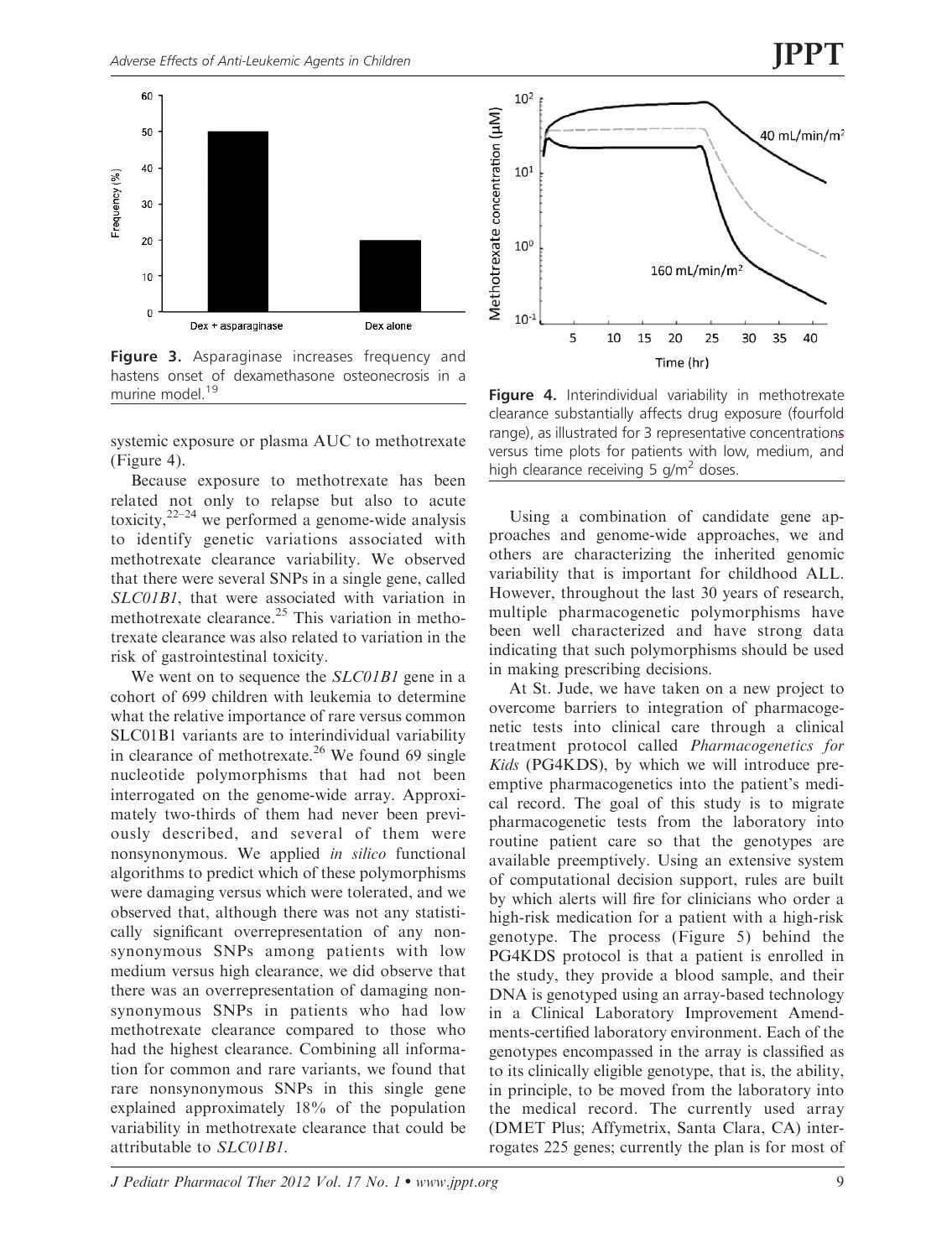

Figure 5. Process for integrating pharmacogenetics test results into the medical record as part of St. Jude's PG4KDS Research Protocol. CEGs, clinically eligible genotypes; Pgen, pharmacogenomics.

those genes to have their data remain in the research database. However, using a process characterized by ongoing evaluation of existing data by experts<sup>27</sup> and evaluation of genotype/ phenotype relationships, the PG4KDS team prioritizes a small fraction of these clinically eligible genotypes that meet the threshold for moving over the firewall from the laboratory into the clinical medical record. Recommendations are approved by the Pharmacy and Therapeutics Committee. These clinical pharmacogenetic loci have genotypes that are then posted into the laboratory results in the medical record, and each diplotype for each gene is linked with a genotype/diplotype-specific pharmacogenetic consult. The genotype result and the consult will be posted for each eligible patient for each eligible gene, and it is anticipated that the number of genes moved from the research databases into the clinical electronic medical record will slowly increase over time. For that small subset of selected high-priority genotypes, such as the TPMT heterozygote patient or poor metabolizer of CYP2D6, a problem list entry is generated automatically based on the high-risk genotype. The pharmacy team, working with the informatics team at St. Jude, has built decision-supported alerts that will fire if a clinician writes an order for a high-risk drug to be delivered to a patient with an underlying high-risk genotype.<sup>28</sup> Because the genotypes will have been determined preemptively, these results will be present in the patient's medical record and available for future use. In fact, a principle of the PG4KDS protocol is that genotypes are lifetime results, and we are working to obtain consent and to set up systems whereby these genotypes are given to the patients while they are children, but, of

course, these results will continue to be applicable as the child ages and will be useful for other clinicians in the future.

**DISCLOSURE** The author received a portion of the income St. Jude received from licensing patent rights related to TMPT.

ACKNOWLEDGEMENTS Supported by National Cancer Institute grants CA 36401 and CA 21765, the National Institutes of Health/National Institute of General Medical Sciences Pharmacogenomics Research Network (U01 GM92666, U01 HL105198), and the American Lebanese Syrian Associated Charities. The outstanding pharmacy staff at St. Jude Children's Research Hospital facilitates our pharmaceutical research and makes its translation into clinical implementation possible.

ABBREVIATIONS ALL, acute lymphoblastic leukemia; AUC, area under the concentration time curve; CYP, cytochrome P450; 6MP, 6-mercaptopurine; Pharmacogenetics for Kids, PG4KDS; SNP, single nucleotide polymorphisms; TPMT, thiopurine methyltransferase

CORRESPONDENCE Mary V. Relling, St. Jude Children's Research Hospital, 262 Danny Thomas Place, Memphis, TN 38105-2794 e-mail: mary.relling@stjude. org

© 2012 Pediatric Pharmacy Advocacy Group

## **REFERENCES**

- 1. Evans WE, Hon YY, Bomgaars L, et al. Preponderance of thiopurine S-methyltransferase deficiency and heterozygosity among patients intolerant to mercaptopurine or azathioprine. J Clin Oncol. 2001;19(8):2293-2301.
- 2. Krynetski EY, Schuetz JD, Galpin AJ, et al. A single point mutation leading to loss of catalytic activity in human thiopurine S-methyltransferase. Proc Natl Acad Sci U S A. 1995;92(4):949– 953.
- 3. Yates CR, Krynetski EY, Loennechen T, et al. Molecular diagnosis of thiopurine S-methyltransferase deficiency: genetic basis for azathioprine and mercaptopurine intolerance. Ann Intern Med. 1997;126(8):608–614.
- 4. Relling MV, Yanishevski Y, Nemec J, et al. Etoposide and antimetabolite pharmacology in patients who develop secondary acute myeloid leukemia. Leukemia. 1998;12(3):346–352.
- 5. Relling MV, Hancock ML, Boyett JM, Pui CH, Evans WE. Prognostic importance of 6-mercaptopurine dose intensity in acute lymphoblastic leukemia. Blood. 1999;93(9):2817–2823.